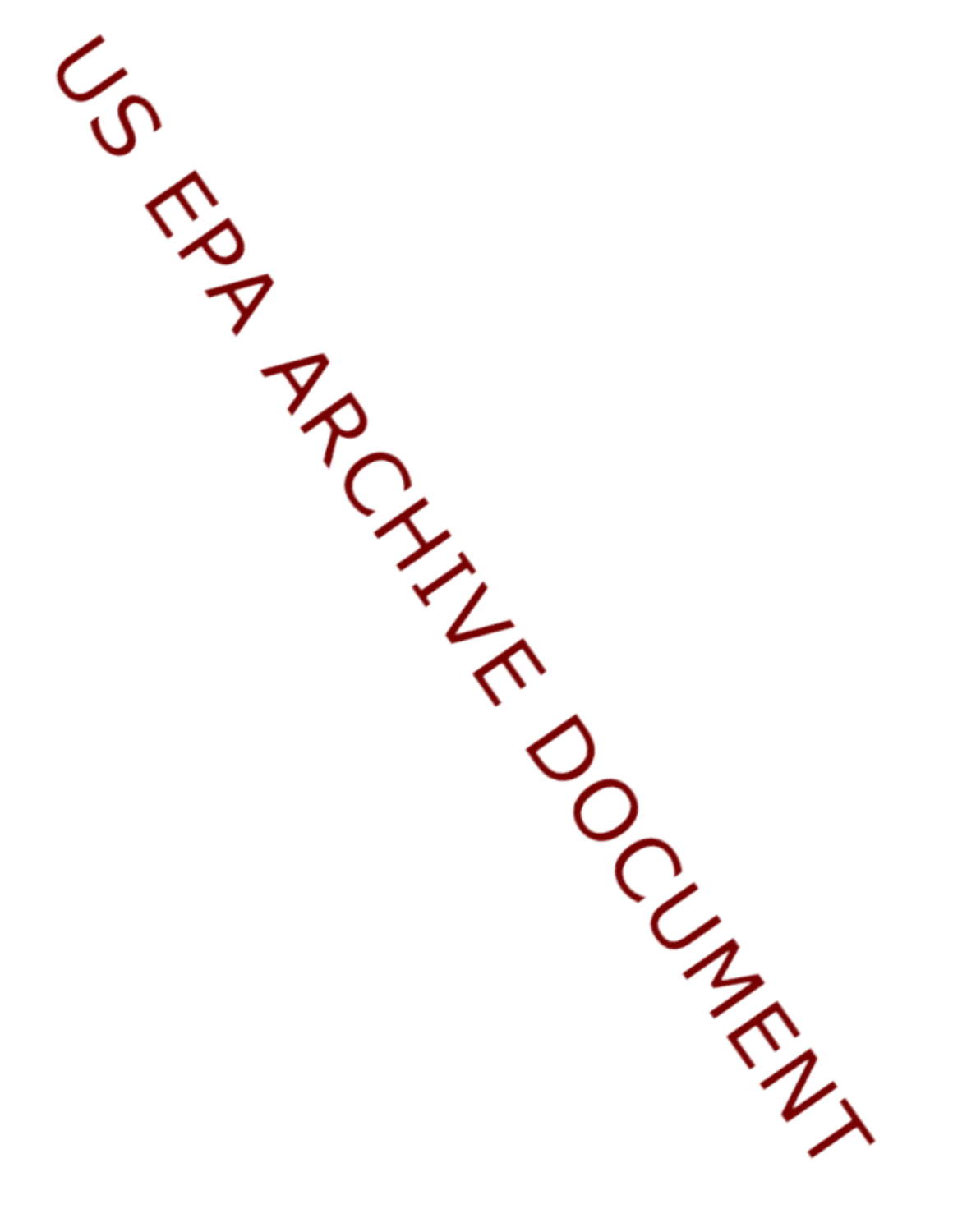# **Consumer Factsheet on: 1,2-DICHLOROETHANE**

# [List of Contaminants](http://www.epa.gov/safewater/hfacts.html)

 As part of the Drinking Water and Health pages, this fact sheet is part of a larger publication: **National Primary Drinking Water Regulations** 

 States Environmental Protection Agency (EPA). This is a factsheet about a chemical that may be found in some public or private drinking water supplies. It may cause health problems if found in amounts greater than the health standard set by the United

# **What is 1,2-DCA and how is it used?**

1,2-Dichloroethane (1,2-DCA) is a colorless, oily, organic liquid with a sweet, chloroform-like odor. The greatest use of 1,2-dichloroethane is in making chemicals involved in plastics, rubber and synthetic textile fibers. Other uses include: as a solvent for resins and fats, photography, photocopying, cosmetics, drugs; and as a fumigant for grains and orchards.

 The list of trade names given below may help you find out whether you are using this chemical at home or work.

# **Trade Names and Synonyms:**

 Destruxol borer-sol 1,2-Ethylene dichloride Glycol dichloride Freon 150 Borer sol Brocide Dichlor-mulsion Dutch oil Granosan

#### **Why is 1,2-DCA being Regulated?**

 based solely on possible health risks and exposure, are called Maximum Contaminant Level Goals. In 1974, Congress passed the Safe Drinking Water Act. This law requires EPA to determine safe levels of chemicals in drinking water which do or may cause health problems. These non-enforceable levels,

 would not cause any of the potential health problems described below. The MCLG for 1,2-dichloroethane has been set at zero because EPA believes this level of protection

 Based on this MCLG, EPA has set an enforceable standard called a Maximum Contaminant Level (MCL). MCLs are set as close to the MCLGs as possible, considering the ability of public water systems to detect and remove contaminants using suitable treatment technologies.

 contaminant should it occur in drinking water. The MCL has been set at 5 parts per billion (ppb) because EPA believes, given present technology and resources, this is the lowest level to which water systems can reasonably be required to remove this

These drinking water standards and the regulations for ensuring these standards are met, are called National Primary Drinking Water Regulations. All public water supplies must abide by these regulations.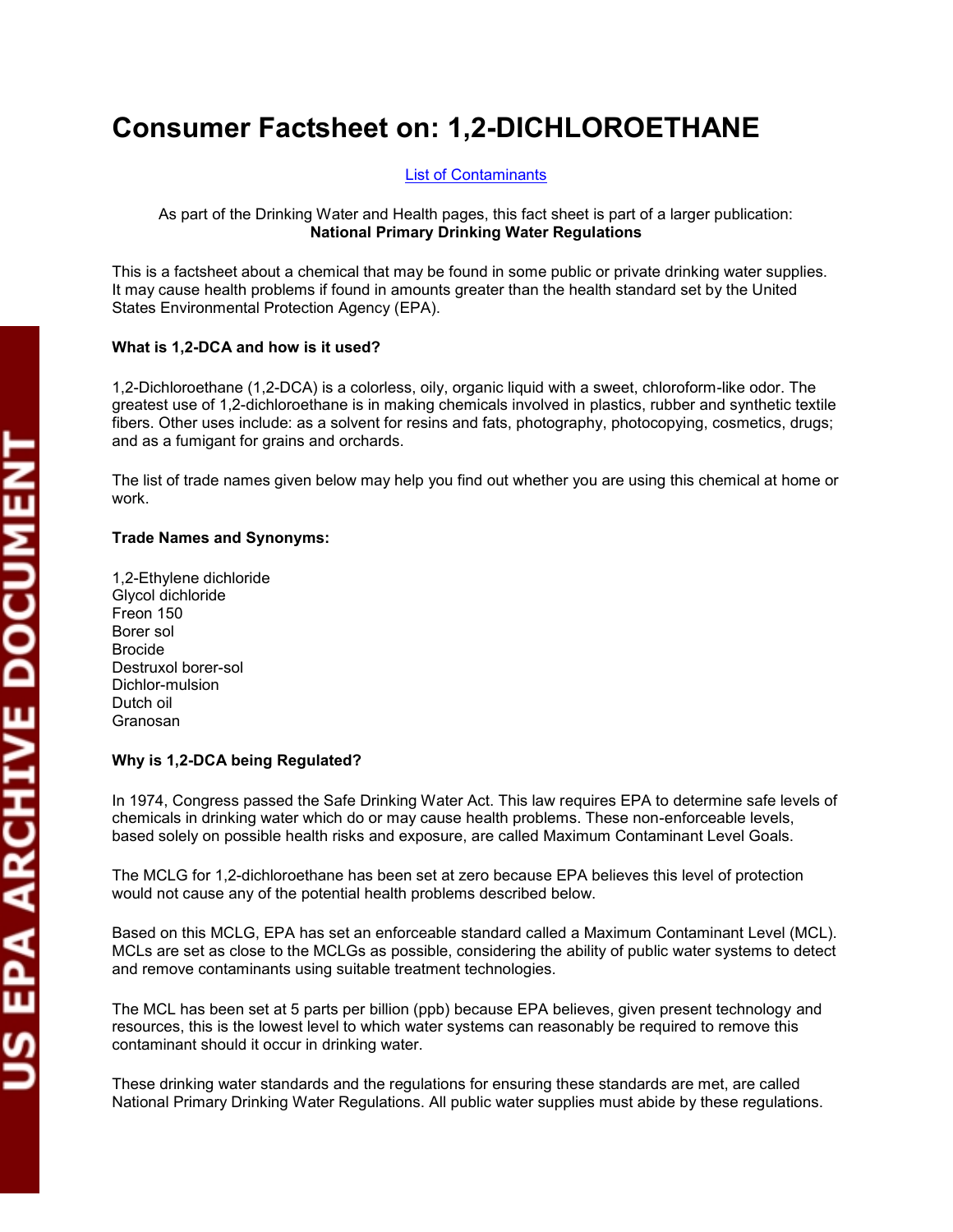# **What are the Health Effects?**

 people are exposed to it at levels above the MCL for relatively short periods of time: central nervous system disorders, and adverse lung, kidney, liver circulatory and gastrointestinal effects. Short-term: EPA has found 1,2-dichloroethane to potentially cause the following health effects when

 levels above the MCL: cancer. Long-term: 1,2-Dichloroethane has the potential to cause the following effects from a lifetime exposure at

#### **How much 1,2-DCA is produced and released to the environment?**

Production of 1,2-dichloroethane was 18 billion lbs. in 1993. It is released in waste water, spills, and/or improper disposal primarily from its use as a cleaning solvent, in making other organics, and in pesticides.

 From 1987 to 1993, according to the Toxics Release Inventory, releases to water and land totalled over 455,000 lbs. These releases were primarily from facilities which make industrial organic chemicals, alkalis and chlorine. The largest releases occurred in New Jersey and Louisiana.

#### **What happens to 1,2-DCA when it is released to the environment?**

 While releases to water or soil will evaporate quickly, 1,2-dichloroethane will also leach into groundwater rapidly where it is likely to persist for a very long time. There is little degradation by microbes. 1,2- Dichloroethane is not expected to accumulate in fish.

# **How will 1,2-DCA be Detected in and Removed from My Drinking Water?**

monitor this contaminant. The regulation for 1,2-dichloroethane became effective in 1989. Between 1993 and 1995, EPA required your water supplier to collect water samples every 3 months for one year and analyze them to find out if 1,2-dichloroethane is present above 0.5 ppb. If it is present above this level, the system must continue to

 reduce the amount of 1,2-dichloroethane so that it is consistently below that level. The following treatment combination with Packed Tower Aeration. If contaminant levels are found to be consistently above the MCL, your water supplier must take steps to methods have been approved by EPA for removing 1,2-dichloroethane: Granular activated charcoal in

#### **How will I know if 1,2-DCA is in my drinking water?**

 newspapers, radio, TV and other means. Additional actions, such as providing alternative drinking water If the levels of 1,2-dichloroethane exceed the MCL, 5 ppb, the system must notify the public via supplies, may be required to prevent serious risks to public health.

#### **Drinking Water Standards:**

Mclg: zero Mclg: zero<br>Mcl: 5 ppb

**1,2-DCA Releases to Water and Land, 1987 to 1993 (in pounds): Water Land** 

**TOTALS (in pounds) 433,056 22,616 Top Six States\***